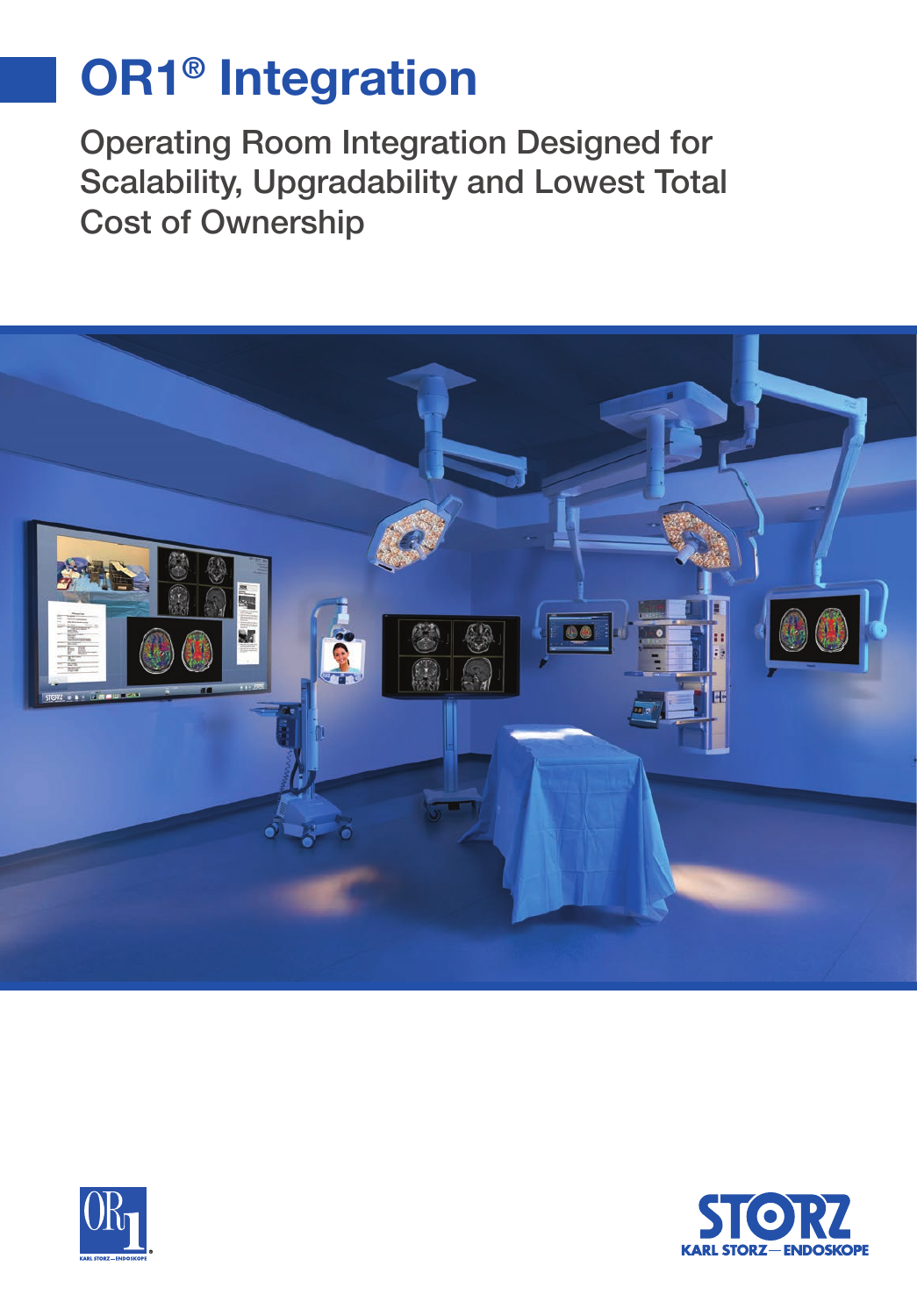## **Surgical Imaging and Data Management in the Operating Room**

Operating room integration systems are considered the standard for managing real-time imaging and surgical data when upgrading facilities or planning new OR construction. A typical operating room integration system can range from \$100K - \$150K per system depending on functionality. Wrong decisions can lead to overpaying for unnecessary features, and inability to upgrade as changes in technology outpace capital budget cycles.

#### Annual Cost of Ownership



Data on file from Q3 2020 ECRI Integration Market Intelligence Report. Sample Size =116 Deals. Calculations based on a 5 year lifespan for all vendors.

### **The KARL STORZ Solution – OR1® Integration Systems**

KARL STORZ OR1® Integration Systems minimizes capital outlay while deploying features at enterprise scale to drive standardization and maximize return on investment.



OR1<sup>®</sup> is KARL STORZ's ADAPTABLE AND SCALABLE operating room integration solution that manages information, visualization and communications to and from the operating room across the hospital enterprise. OR1<sup>®</sup> also INTERFACES WITH THE ELECTRONIC HEALTH RECORD to secure data from the operating room and comply with HIPAA regulations.

The adaptable nature of KARL STORZ OR1<sup>®</sup> Integration Systems allows hospitals to BUY ONLY WHAT IS NEEDED per room, economically STANDARDIZE on one integration solution across all operative suites, and UPGRADE to stay current with quickly changing imaging technology.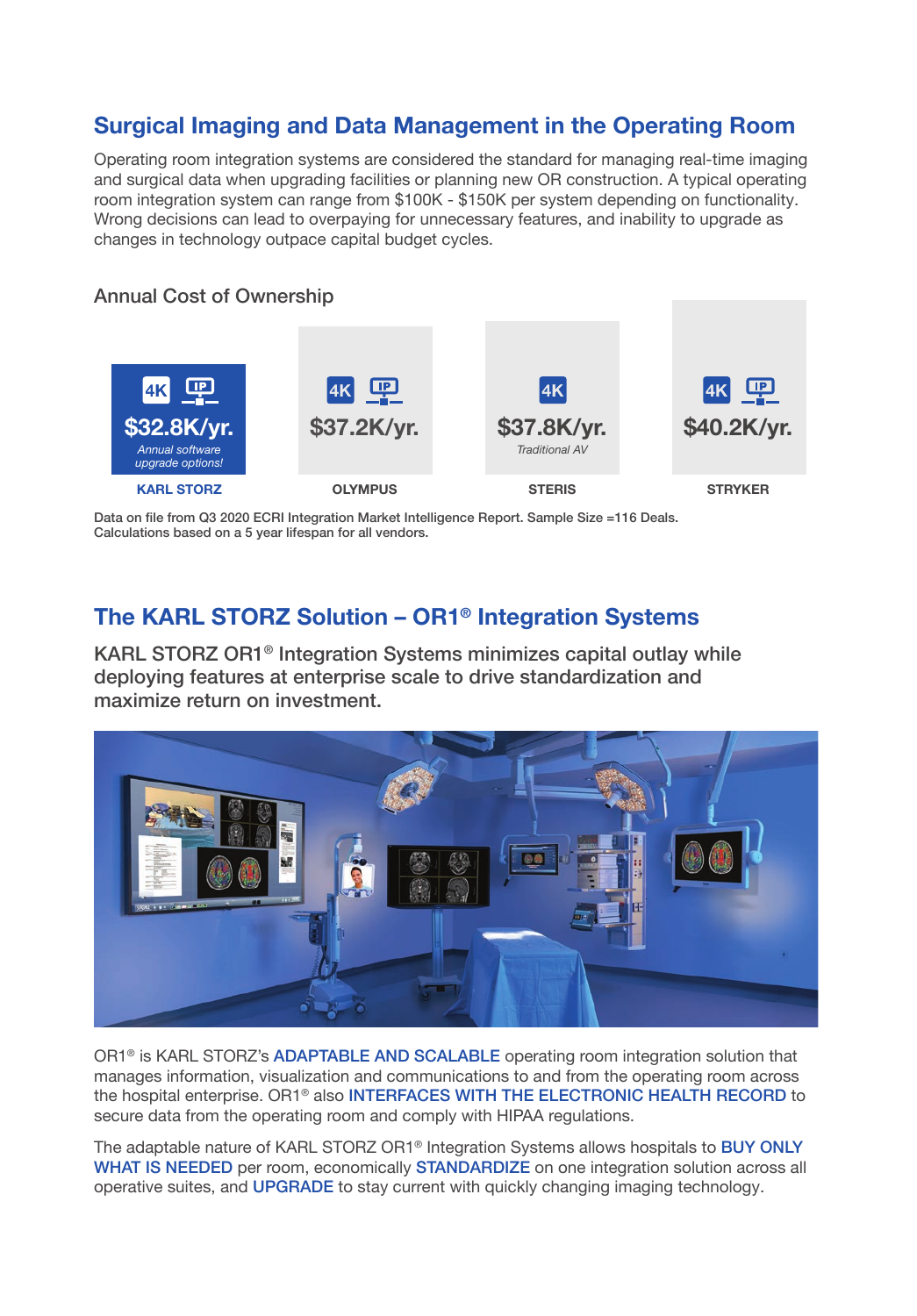# **KARL STORZ - OR1® Integration Differentiators**

#### Economically Standardize Across the Enterprise

#### Enterprise 4K-over-IP Integration Systems

• Advanced communications, data management, analytics and patient satisfaction *modules scale to each operative department's needs and deliver features at enterprise scale*

#### Match Capital Spend to Utilization

#### Enterprise Mobile Device Utilization Reporting

*• Vendor - agnostic device utilization reports*. You manage more than just KARL STORZ, so track more than just KARL STORZ

# On-Time Starts and Improved Teaming in the OR

#### OR1® CollaboratOR

- *Efficiency touchscreen for the operating room that shows* layouts of data needed for quick OR setup and on-time starts
- Globally broadcast everything on screen using embedded enterprise conferencing like Teams, Webex, Zoom, and more

#### Reduce overtime labor costs, maximize OR revenue time

#### TurnOver Measurement System (TOMS)

- Comprehensive solutions to *positively impact OR turnover time*
- Defines turnover goals and tracks metrics for enforcement, plus automated text alerts for delayed rooms



Expand Inputs or Outputs as needed.



Usage of different medical device types per month.